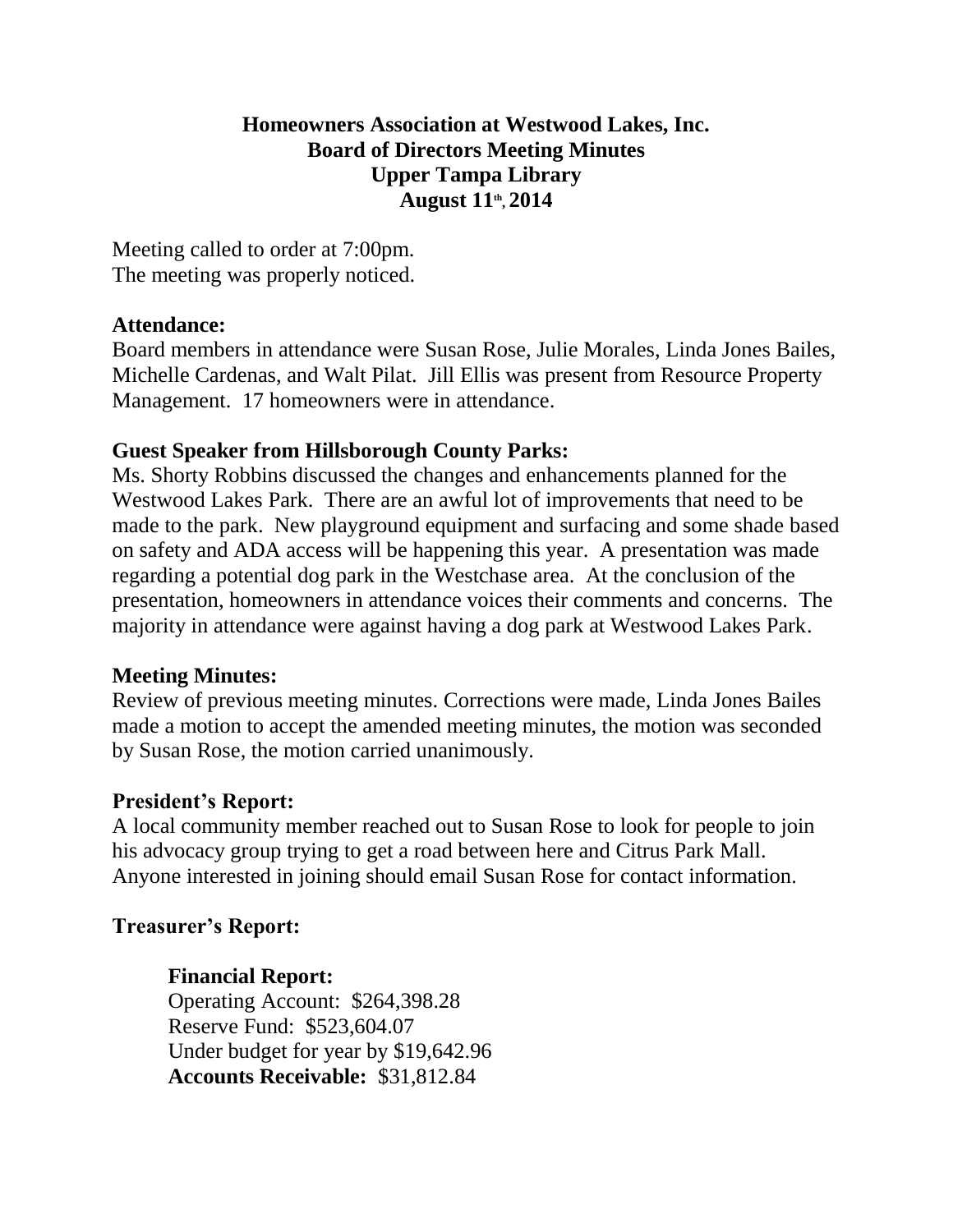# **Collections:**

10 accounts owe more than 1 assessment (1.52%)

71 accounts owe 1 assessment (10.8%)

22 accounts with the attorney:

- 15 lender foreclosure
- 2 HOA foreclosure
- 3 bankruptcy
- 2 nonpayment of assessments

Susan Rose made a motion to approve the Treasure's report, Linda Jones Bailes seconded the motion, motion passed unanimously.

We have a CD at C1 Bank that has become due. Walt Pilat made a motion to renew this cd, a 2 year certificate, at .75% interest rate and a one time free withdrawal. The motion was seconded by Susan Rose, and the motion passed unanimously.

## **Delinquent Accounts**

Lot #05011 Homeowner is 2 months non-compliant with payment plan. Walt Pilat made motion to move the property back to attorney. Susan Rose seconded the motion and passed unanimously.

# **Board Action Items:**

- Landscaping proposals from OneSource Susan Rose made a motion to accept the OneSource pine tree trimming proposal, Michelle Cardenas seconded the motion, the motion passed unanimously. Walt Pilat made a motion to table the Sawgrass planting proposal, Linda Jones Bailes seconded the motion, the motion passed unanimously.
- Lake erosion control proposals Walt Pilat made a motion to award the lake erosion project to Finn Outdoor, Susan Rose seconded the motion, the motion passed unanimously. This is part of our reserves and reserve study.
- Painting of all village signs and Sawgrass entrance Walt Pilat made a motion to follow RPM recommendation and accept the Daily Group's proposal, Susan Rose seconded the motion, the motion passed unanimously.